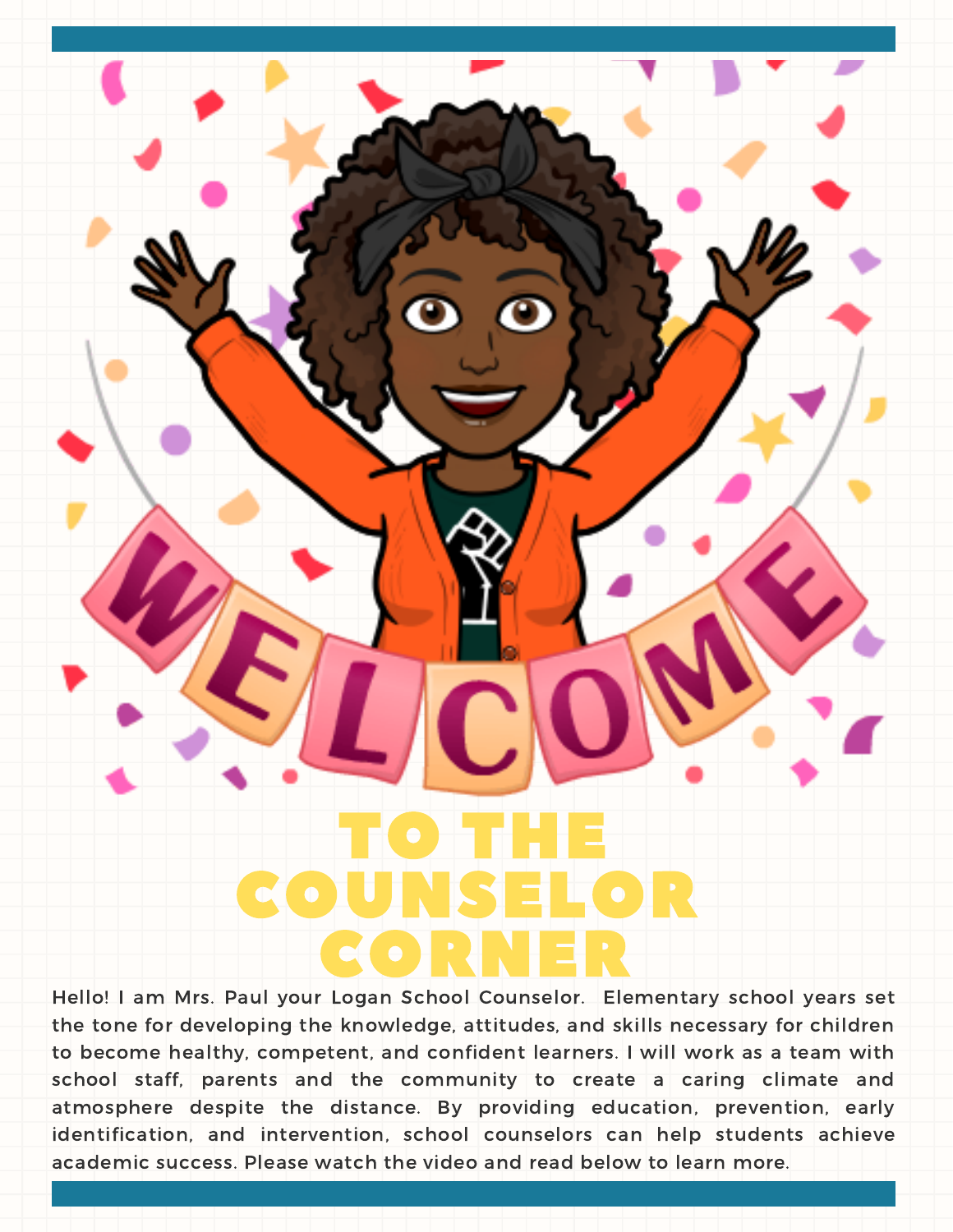# REMOTE COUNSELING

It's important we stay connected during this time! Here is how to do it.

#### JOIN MY [CLASS](https://classroom.google.com/c/MTQyNjkzNjMwOTg2?cjc=675vjhp)

Click on the image to be directed to my classroom. Students will find optional lessons on topics related to social emotional learning and college and career readiness. I'll also share announcements related to middle school selection, Big Brother Big Sister and more.



Join me in my

**Google Classroom** 

## EAGLES LUNCH BUNCH

During Logan's virtual lunch period, I will be available via Zoom to talk to students about their day, feelings, teach them important skills and play fun games. Schedule details will be shared in my Google Classroom and teachers.



#### KEEP ME POSTED

If students need support or just want to hi, click on the image to send me a note. Think of it as an online post office for Logan students. Anyone can leave a message as often or as little as they like.



## COMMUNITY CONNECT

Logan families and parents are encouraged to message me on ClassDojo or email me at klpaul@philasd.org with any questions or concerns. I will respond within 24 hrs. For crisis situations or if you need an immediate response, please contact the 24/7 Mental Health Support Line at 1- 855-284-2494.